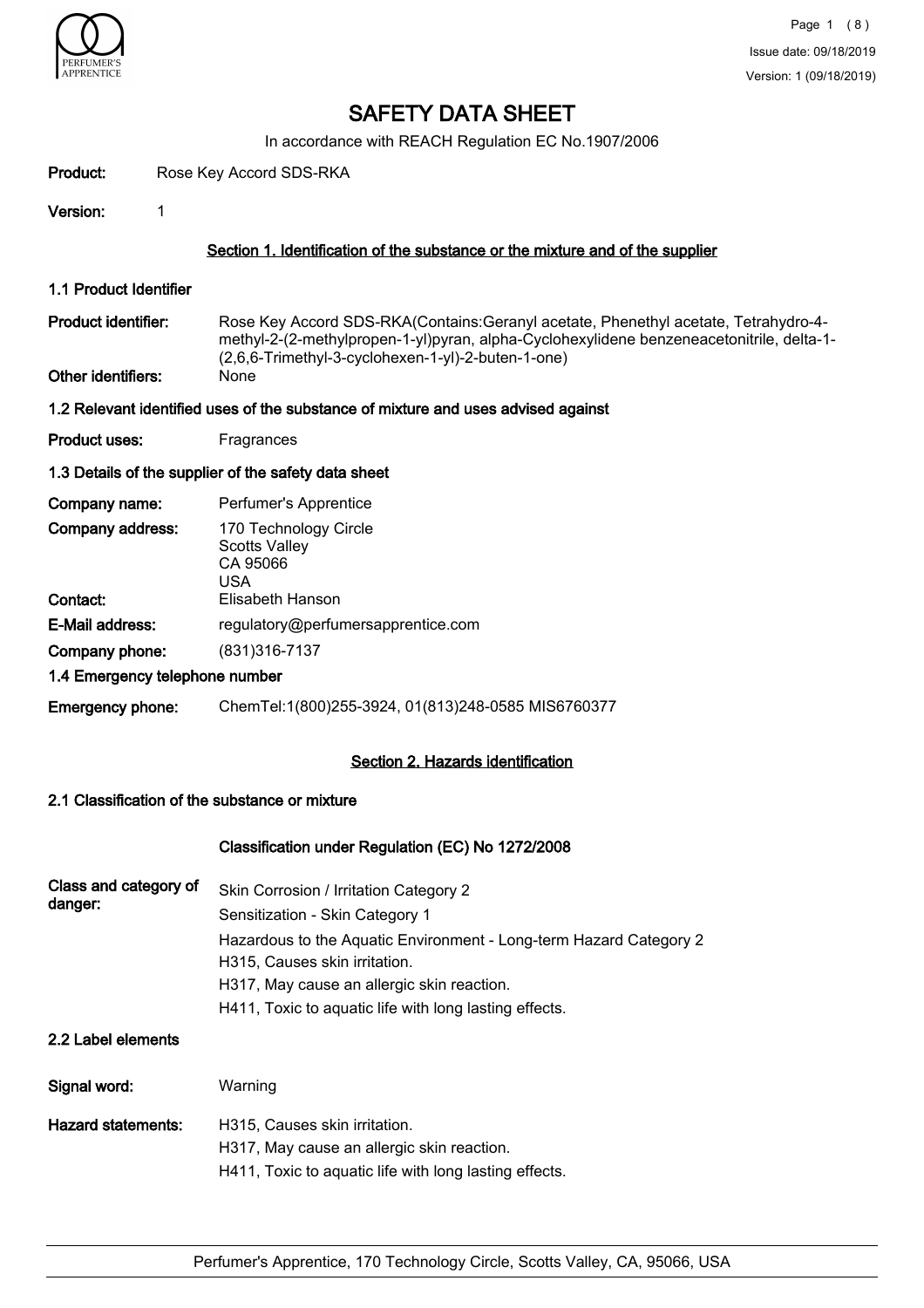

In accordance with REACH Regulation EC No.1907/2006

| Product:                     | Rose Key Accord SDS-RKA                                                                                                                                                                                                                                                                                                                                                                                                                                                                                                                                                                                                                                  |
|------------------------------|----------------------------------------------------------------------------------------------------------------------------------------------------------------------------------------------------------------------------------------------------------------------------------------------------------------------------------------------------------------------------------------------------------------------------------------------------------------------------------------------------------------------------------------------------------------------------------------------------------------------------------------------------------|
| Version:                     |                                                                                                                                                                                                                                                                                                                                                                                                                                                                                                                                                                                                                                                          |
| Supplemental<br>Information: | EUH208, Contains dl-Citronellol. May produce an allergic reaction.                                                                                                                                                                                                                                                                                                                                                                                                                                                                                                                                                                                       |
| Precautionary<br>statements: | P261, Avoid breathing vapour or dust.<br>P264, Wash hands and other contacted skin thoroughly after handling.<br>P272, Contaminated work clothing should not be allowed out of the workplace.<br>P273, Avoid release to the environment.<br>P280, Wear protective gloves/eye protection/face protection.<br>P302/352, IF ON SKIN: Wash with plenty of soap and water.<br>P333/313, If skin irritation or rash occurs: Get medical advice/attention.<br>P362, Take off contaminated clothing and wash before reuse.<br>P391, Collect spillage.<br>P501, Dispose of contents/container to approved disposal site, in accordance with local<br>regulations. |
| Pictograms:                  |                                                                                                                                                                                                                                                                                                                                                                                                                                                                                                                                                                                                                                                          |

Other hazards: None

# Section 3. Composition / information on ingredients

# 3.2 Mixtures

## Contains:

| Name                                                              | <b>CAS</b> | ЕC        | <b>REACH Registration</b><br>No. | %      | <b>Classification for</b><br>(CLP) 1272/2008                 |
|-------------------------------------------------------------------|------------|-----------|----------------------------------|--------|--------------------------------------------------------------|
| alpha-Cyclohexylidene<br><b>I</b> benzeneacetonitrile             | 10461-98-0 | 423-740-1 |                                  | 25.00% | ATO 4-EH C2:H302-<br>H411.-                                  |
| 1,1-Dimethyl-2-<br>phenylethyl acetate                            | 151-05-3   | 205-781-3 |                                  | 15.00% | EH C3;H412,-                                                 |
| Geranyl acetate                                                   | 105-87-3   | 203-341-5 |                                  | 15.00% | SCI 2-SS 1B-EH C3:<br>H315-H317-H412,-                       |
| Phenethyl phenylacetate 102-20-5                                  |            | 203-013-1 |                                  | 15.00% | EH C2:H411.-                                                 |
| Idl-Citronellol                                                   | 106-22-9   | 203-375-0 |                                  | 15.00% | SCI 2-EDI 2-SS 1B:<br>H315-H317-H319.-                       |
| 4-Methyl-3-decen-5-ol                                             | 81782-77-6 | 279-815-0 |                                  | 4.00%  | EH A1;H400,-                                                 |
| Phenethyl acetate                                                 | 103-45-7   | 203-113-5 |                                  | 4.00%  | EDI 1:H318,-                                                 |
| Tetrahydro-4-methyl-2-<br>(2-methylpropen-1-yl)<br>Ipyran         | 16409-43-1 | 240-457-5 |                                  | 4.00%  | <b>SCI 2-EDI 2-REP 2:</b><br>H315-H319-H361,-                |
| delta-1-(2,6,6-Trimethyl-<br>3-cyclohexen-1-yl)-2-<br>buten-1-one | 57378-68-4 | 260-709-8 |                                  | 3.00%  | ATO 4-SCI 2-SS 1A-<br>EH A1-EH C1: H302-<br>H315-H317-H410,- |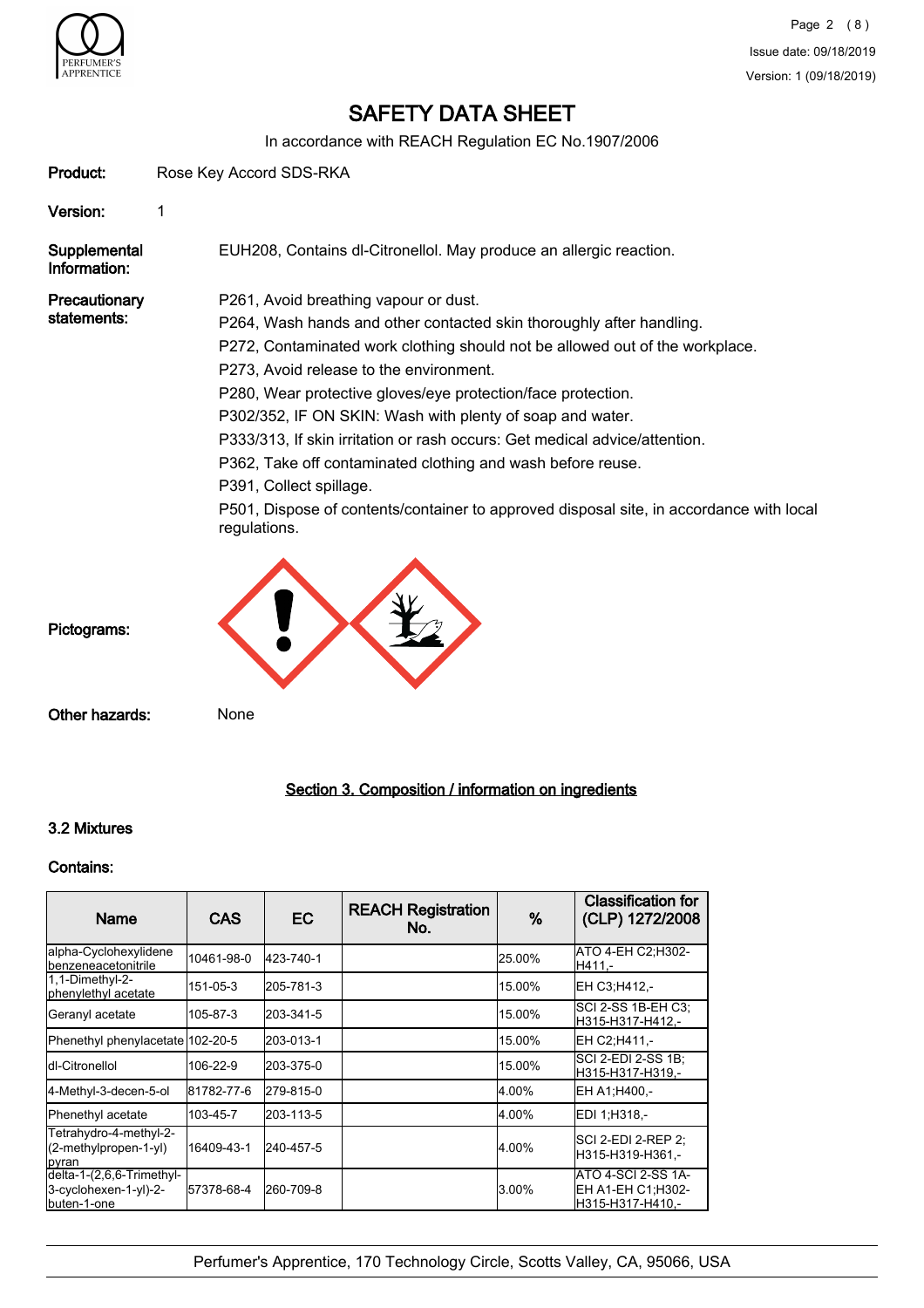

In accordance with REACH Regulation EC No.1907/2006

Product: Rose Key Accord SDS-RKA

Version: 1

Substances with Community workplace exposure limits:

Not Applicable

Substances that are persistent, bioaccumulative and toxic or very persistent and very bioaccumulative, greater than 0.1%:

Not Applicable

# Section 4. First-aid measures

# 4.1 Description of first aid measures

IF ON SKIN: Wash with plenty of soap and water.

# 4.2 Most important symptoms and effects, both acute and delayed

Causes skin irritation. May cause an allergic skin reaction.

# 4.3 Indication of any immediate medical attention and special treatment needed

None expected, see Section 4.1 for further information.

# SECTION 5: Firefighting measures

### 5.1 Extinguishing media

Suitable media: Carbon dioxide, Dry chemical, Foam.

# 5.2 Special hazards arising from the substance or mixture

In case of fire, may be liberated: Carbon monoxide, Unidentified organic compounds.

# 5.3 Advice for fire fighters:

In case of insufficient ventilation, wear suitable respiratory equipment.

### Section 6. Accidental release measures

# 6.1 Personal precautions, protective equipment and emergency procedures:

Avoid inhalation. Avoid contact with skin and eyes. See protective measures under Section 7 and 8.

# 6.2 Environmental precautions:

Keep away from drains, surface and ground water, and soil.

# 6.3 Methods and material for containment and cleaning up:

Remove ignition sources. Provide adequate ventilation. Avoid excessive inhalation of vapours. Contain spillage immediately by use of sand or inert powder. Dispose of according to local regulations.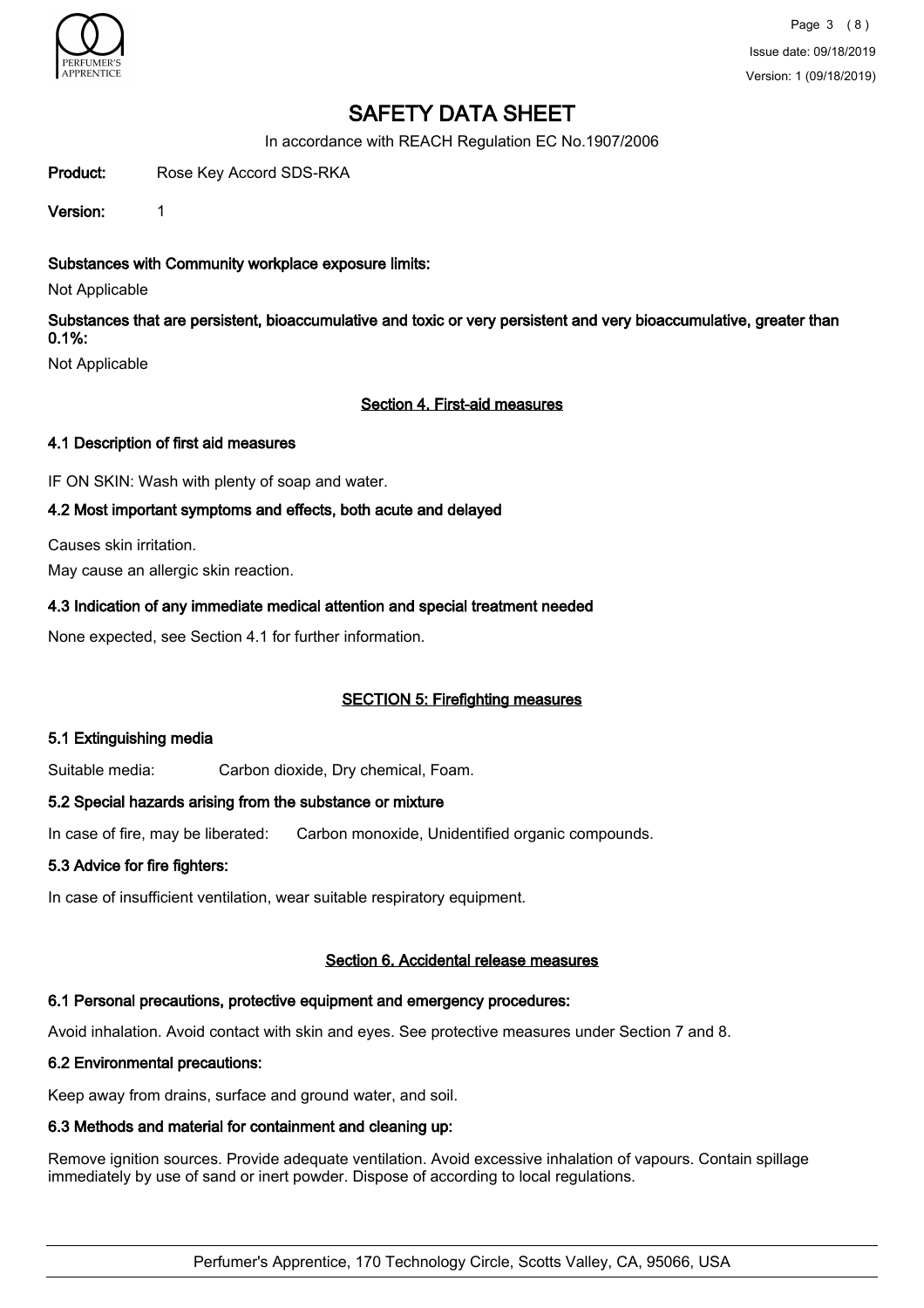

In accordance with REACH Regulation EC No.1907/2006

Product: Rose Key Accord SDS-RKA

Version: 1

## 6.4 Reference to other sections:

Also refer to sections 8 and 13.

# Section 7. Handling and storage

### 7.1 Precautions for safe handling:

Keep away from heat, sparks, open flames and hot surfaces. - No smoking. Use personal protective equipment as required. Use in accordance with good manufacturing and industrial hygiene practices. Use in areas with adequate ventilation Do not eat, drink or smoke when using this product.

# 7.2 Conditions for safe storage, including any incompatibilities:

Store in a well-ventilated place. Keep container tightly closed. Keep cool. Ground/bond container and receiving equipment. Use explosion-proof electrical, ventilating and lighting equipment. Use only non-sparking tools. Take precautionary measures against static discharge.

# 7.3 Specific end use(s):

Fragrances: Use in accordance with good manufacturing and industrial hygiene practices.

# Section 8. Exposure controls/personal protection

### 8.1 Control parameters

Workplace exposure limits: Not Applicable

# 8.2 Exposure Controls

### Eye / Skin Protection

Wear protective gloves/eye protection/face protection

### Respiratory Protection

Under normal conditions of use and where adequate ventilation is available to prevent build up of excessive vapour, this material should not require special engineering controls. However, in conditions of high or prolonged use, or high temperature or other conditions which increase exposure, the following engineering controls can be used to minimise exposure to personnel: a) Increase ventilation of the area with local exhaust ventilation. b) Personnel can use an approved, appropriately fitted respirator with organic vapour cartridge or canisters and particulate filters. c) Use closed systems for transferring and processing this material.

Also refer to Sections 2 and 7.

### Section 9. Physical and chemical properties

### 9.1 Information on basic physical and chemical properties

| Appearance:                     | Not determined |
|---------------------------------|----------------|
| Odour:                          | Not determined |
| Odour threshold:                | Not determined |
| pH:                             | Not determined |
| Melting point / freezing point: | Not determined |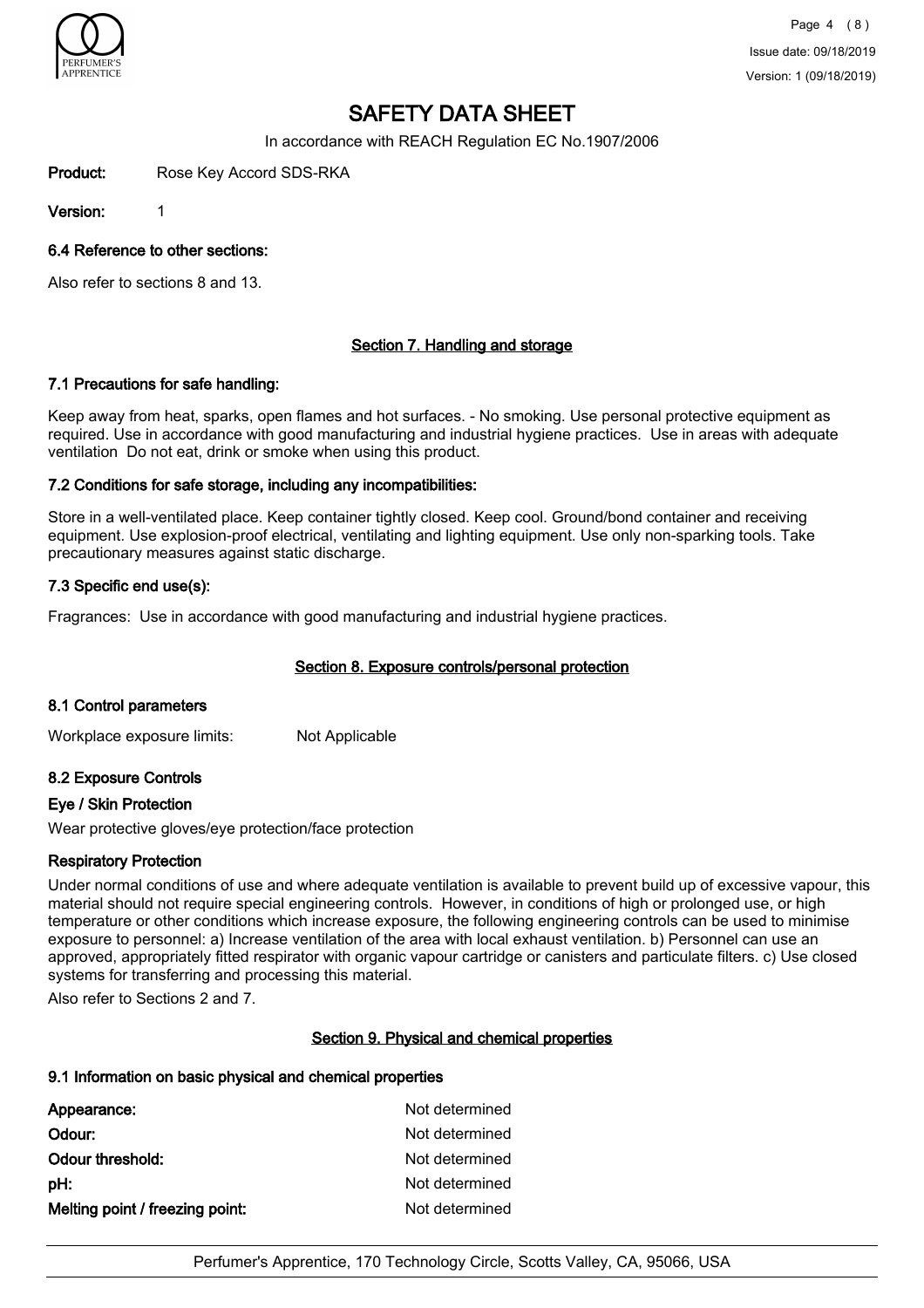

In accordance with REACH Regulation EC No.1907/2006

Product: Rose Key Accord SDS-RKA

Version: 1

Initial boiling point / range: Not determined Flash point:  $> 93.5 °C$ Evaporation rate: Not determined Flammability (solid, gas): Not determined Upper/lower flammability or explosive limits: Product does not present an explosion hazard Vapour pressure: Not determined Vapour density: Not determined Relative density: Not determined Solubility(ies): Not determined Partition coefficient: n-octanol/water: Not determined Auto-ignition temperature: Not determined Decomposition temperature: Not determined Viscosity: Not determined Explosive properties: Not expected Oxidising properties: Not expected

9.2 Other information: None available

# Section 10. Stability and reactivity

### 10.1 Reactivity:

Presents no significant reactivity hazard, by itself or in contact with water.

### 10.2 Chemical stability:

Good stability under normal storage conditions.

### 10.3 Possibility of hazardous reactions:

Not expected under normal conditions of use.

### 10.4 Conditions to avoid:

Avoid extreme heat.

### 10.5 Incompatible materials:

Avoid contact with strong acids, alkalis or oxidising agents.

### 10.6 Hazardous decomposition products:

Not expected.

# Section 11. Toxicological information

## 11.1 Information on toxicological effects

This mixture has not been tested as a whole for health effects. The health effects have been calculated using the methods outlined in Regulation (EC) No 1272/2008 (CLP).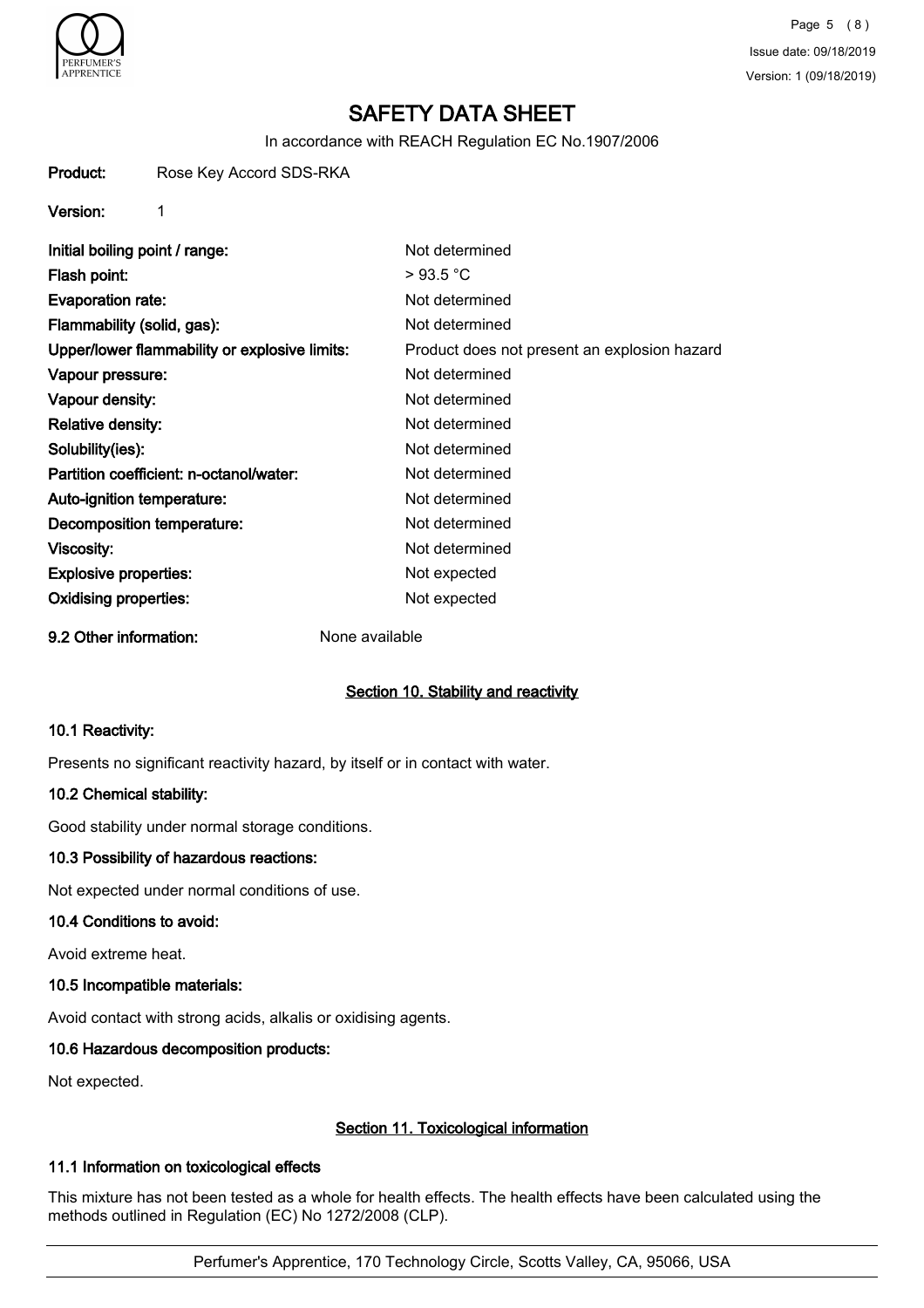

In accordance with REACH Regulation EC No.1907/2006

### Product: Rose Key Accord SDS-RKA

# Version: 1

| <b>Acute Toxicity:</b>             | Based on available data the classification criteria are not met. |
|------------------------------------|------------------------------------------------------------------|
| <b>Acute Toxicity Oral</b>         | 1871                                                             |
| <b>Acute Toxicity Dermal</b>       | >5000                                                            |
| <b>Acute Toxicity Inhalation</b>   | Not Available                                                    |
| Skin corrosion/irritation:         | Skin Corrosion / Irritation Category 2                           |
| Serious eye damage/irritation:     | Based on available data the classification criteria are not met. |
| Respiratory or skin sensitisation: | Sensitization - Skin Category 1                                  |
| Germ cell mutagenicity:            | Based on available data the classification criteria are not met. |
| Carcinogenicity:                   | Based on available data the classification criteria are not met. |
| Reproductive toxicity:             | Based on available data the classification criteria are not met. |
| STOT-single exposure:              | Based on available data the classification criteria are not met. |
| STOT-repeated exposure:            | Based on available data the classification criteria are not met. |
| <b>Aspiration hazard:</b>          | Based on available data the classification criteria are not met. |

# Information about hazardous ingredients in the mixture

| Ingredient                                                                             | <b>CAS</b> | EC.               | LD50/ATE Oral | LD50/ATE<br>Dermal | LC50/ATE<br>Inhalation | LC50 Route              |
|----------------------------------------------------------------------------------------|------------|-------------------|---------------|--------------------|------------------------|-------------------------|
| alpha-Cyclohexylidene<br><i><u><b>Ibenzeneacetonitrile</b></u></i>                     | 10461-98-0 | 423-740-1         | 619           | Not available      | Not available          | <b>Not</b><br>available |
| $\left $ delta-1-(2,6,6-Trimethyl- $\right $<br>$3-cyclohexen-1-yl)-2-$<br>buten-1-one | 57378-68-4 | $ 260 - 709 - 8 $ | 1400          | Not available      | Not available          | Not<br>lavailable       |

Refer to Sections 2 and 3 for additional information.

# Section 12. Ecological information

### 12.1 Toxicity:

Toxic to aquatic life with long lasting effects.

| 12.2 Persistence and degradability: | Not available |
|-------------------------------------|---------------|
|                                     |               |

12.3 Bioaccumulative potential: Not available

12.4 Mobility in soil: Not available

# 12.5 Results of PBT and vPvB assessment:

This substance does not meet the PBT/vPvB criteria of REACH, annex XIII.

12.6 Other adverse effects: Not available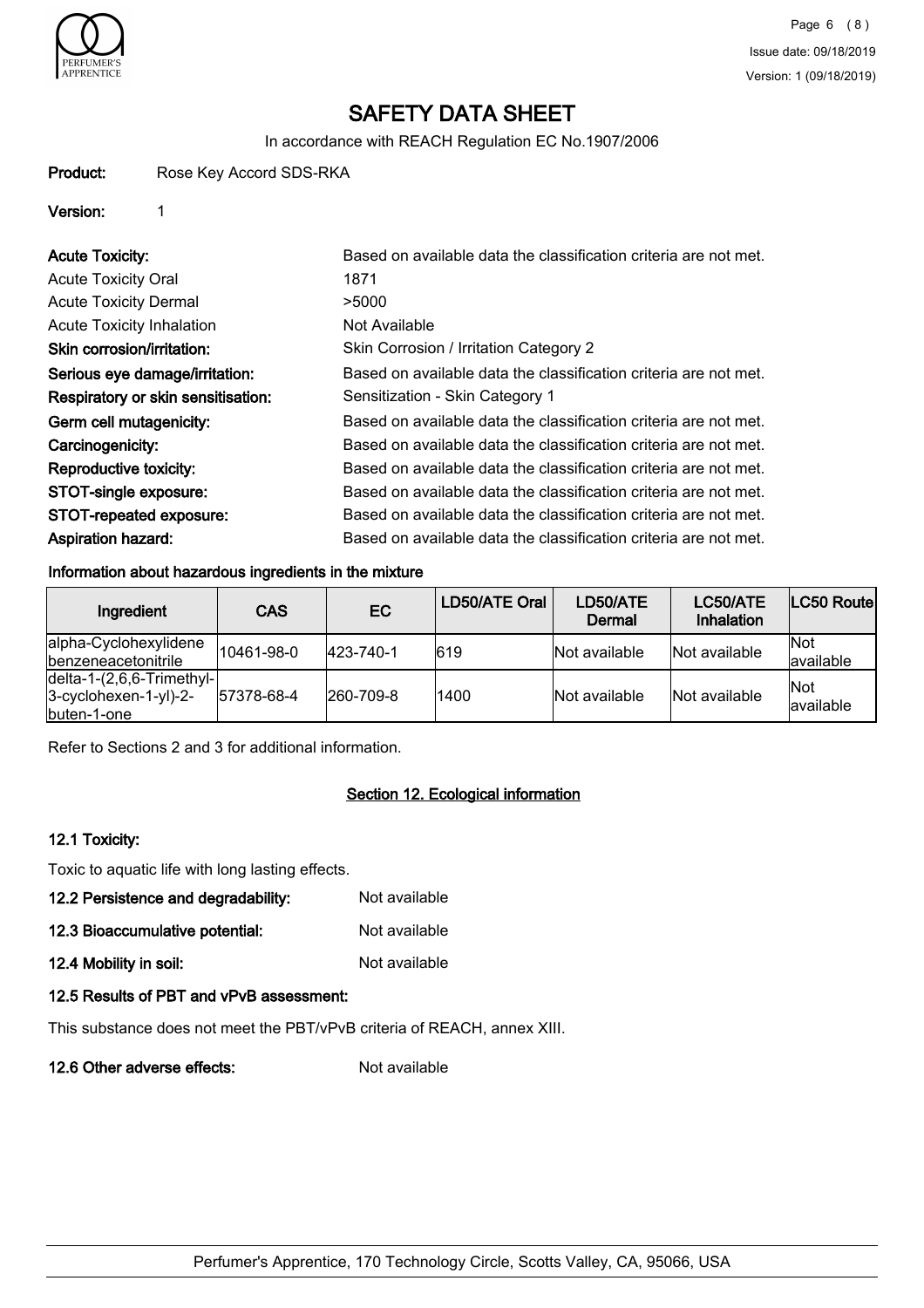

In accordance with REACH Regulation EC No.1907/2006

Product: Rose Key Accord SDS-RKA

Version: 1

# Section 13. Disposal considerations

#### 13.1 Waste treatment methods:

Dispose of in accordance with local regulations. Avoid disposing into drainage systems and into the environment. Empty containers should be taken to an approved waste handling site for recycling or disposal.

# Section 14. Transport information

| 14.1 UN number:                                                               | UN3082                                                                                                                                                            |
|-------------------------------------------------------------------------------|-------------------------------------------------------------------------------------------------------------------------------------------------------------------|
| 14.2 UN Proper Shipping Name:                                                 | ENVIRONMENTALLY HAZARDOUS SUBSTANCE, LIQUID, N.O.S.<br>(delta-1-(2,6,6-Trimethyl-3-cyclohexen-1-yl)-2-buten-1-one, alpha-<br>Cyclohexylidene benzeneacetonitrile) |
| 14.3 Transport hazard class(es):                                              | 9                                                                                                                                                                 |
| Sub Risk:                                                                     |                                                                                                                                                                   |
| 14.4. Packing Group:                                                          | Ш                                                                                                                                                                 |
| 14.5 Environmental hazards:                                                   | This is an environmentally hazardous substance.                                                                                                                   |
| 14.6 Special precautions for user:                                            | None additional                                                                                                                                                   |
| 14.7 Transport in bulk according to Annex II of MARPOL73/78 and the IBC Code: |                                                                                                                                                                   |

Not applicable

### Section 15. Regulatory information

# 15.1 Safety, health and environmental regulations/legislation specific for the substance or mixture

None additional

# 15.2 Chemical Safety Assessment

A Chemical Safety Assessment has not been carried out for this product.

|                                 | Section 16. Other information                                                                            |
|---------------------------------|----------------------------------------------------------------------------------------------------------|
| Concentration % Limits:         | EH C2=35.71% EH C3=3.42% EH C4=34.25% SCI 2=27.03% EDI 1=75.<br>00% EDI 2=16.95% SS 1=3.33% REP 2=75.00% |
| <b>Total Fractional Values:</b> | EH C2=2.80 EH C3=29.20 EH C4=2.92 SCI 2=3.70 EDI 1=1.33 EDI 2=5.<br>$90$ SS 1=30.00 REP 2=1.33           |
| Key to revisions:               |                                                                                                          |

Not applicable

# Key to abbreviations:

| Abbreviation      | Meaning                                                        |
|-------------------|----------------------------------------------------------------|
| <b>JATO 4</b>     | Acute Toxicity - Oral Category 4                               |
| <b>IEDI1</b>      | Eye Damage / Irritation Category 1                             |
| IEDI <sub>2</sub> | Eye Damage / Irritation Category 2                             |
| IEH A1            | Hazardous to the Aquatic Environment - Acute Hazard Category 1 |